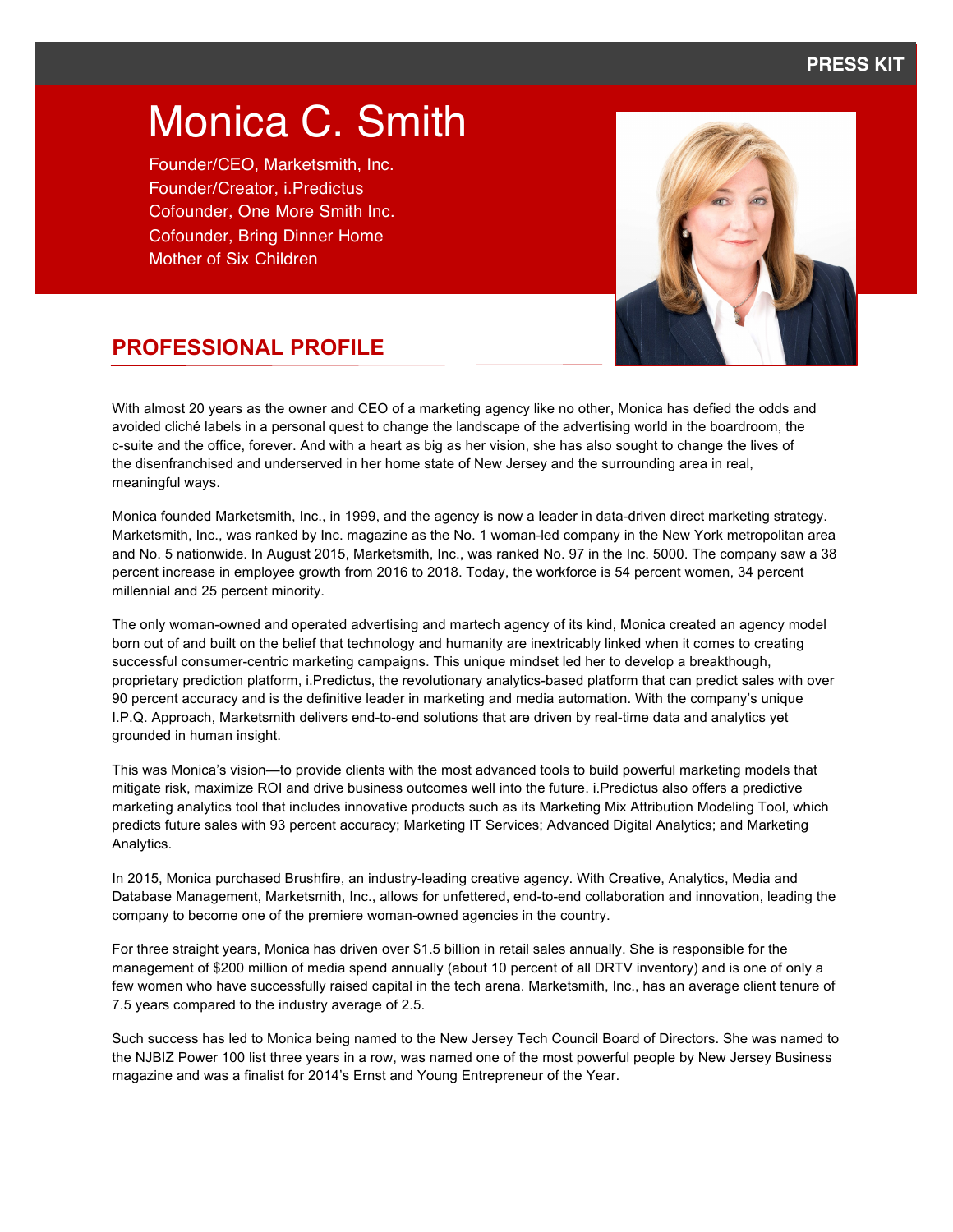Monica's agencies have also been recognized for their excellence. In 2014, Marketsmith, Inc., was named the Impact Company of the Year by the New Jersey Tech Council. The agency also earned distinction from NJBIZ in 2017 as one of the "Best Places to Work" and one of the "Coolest Offices" in New Jersey.

In addition to building world-class companies, Monica has an unparalleled desire to make a real difference in the world, which has led to the creation of charitable initiatives to which she and her team are passionately committed.

One More Smith, a 501(c)(3) that is a permanent home and sanctuary for hard-to-place animals, many with disabilities, has housed thousands since its inception in 2004. Bring Dinner Home, an annual Thanksgiving event, provides nutritious holiday dinners for hundreds of impoverished families of school children at the Camden Street Elementary School in Newark. Monica and her team also provide the families with warm coats, books and grocery store gift cards.

"I believe those of us who have found success owe it to this world to make it a better place," Monica says. "This is my mission—to end hunger for the children in our state and to ensure that the obstacles to learning are removed. Every child deserves to be fed, safe and educated. It is that simple."

Monica's unflagging commitment to helping others has become part of Marketsmith's culture. Her company's devotion to philanthropy has attracted talented marketers, data scientists, account managers and creatives who share her desire to give back to the world. Monica's efforts, and her unique company, have been recognized this year with the New Jersey State Governor's Jefferson Award for Corporate Leadership for achievements in measurable community impact and outstanding acts of public service.

It's obvious to anyone who has ever met Monica. She simply will not rest. There will always be new businesses to start and lives to be improved.

### **PERSONAL PROFILE**

In Monica's world, outcomes are critical. She wakes up every day with great desire and unbounding energy to drive outcomes for her clients, her team and those in need. She is driven by the idea that part of her personal journey is to make an impact in the world. Monica believes that those of us who have found success owe it to the world to give back and share what we have gained.

In this global economy, it is critically important that everyone should continue to build and keep sharpening their skills, no matter how successful or experienced a person may be in a career. That is why the spirit of learning, growing and evolving is inherent in the DNA of Marketsmith, Inc., company culture. That's also why Monica shares her own personal story, without holding back, of how she became a successful woman entrepreneur with learning disabilities. It is her belief that people underestimate their abilities all the time—and she strives to inspire and lead her team of extraordinarily talented and passionate people.

Monica believes that the workplace should be diverse, filled with joy, kindness and laughter—not a place where stereotypes, biases, bad habits and otherwise dysfunctional human practices are the status quo.

Monica's mission is to share these beliefs to create massive change in the business environment; to grow our economy by relentlessly improving upon successful business models; to embrace diversity of all kinds—gender, racial and neuro—in the workplace and in the "C" suite; and, ultimately, for all of us to help those in need.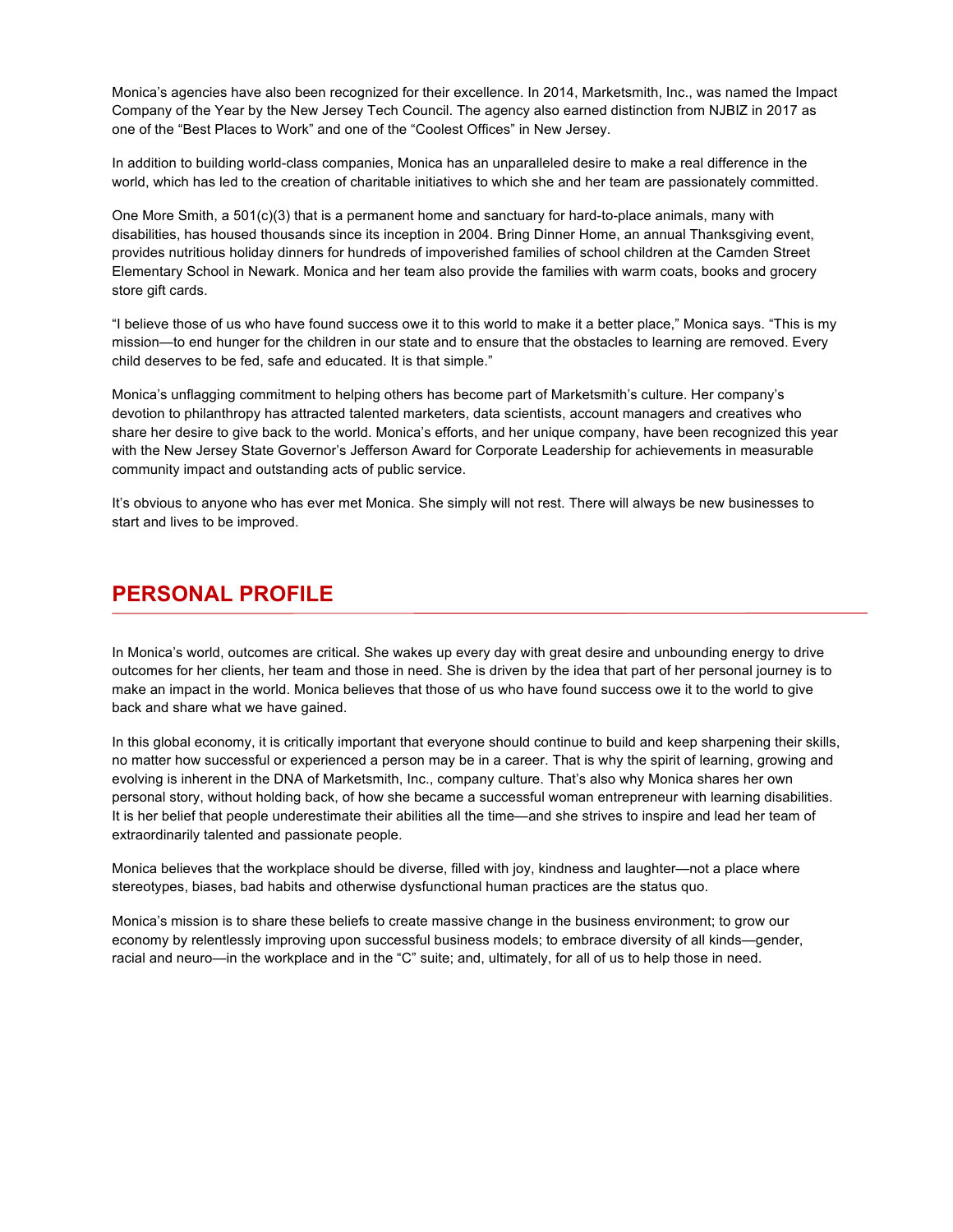### **SME TOPICS**

| Women in Technology        | Innovation                         | Philanthropy/Charity        |
|----------------------------|------------------------------------|-----------------------------|
| Diversity in the Workplace | Digital/Media Attribution          | Ending Hunger in New Jersey |
| Female Entrepreneurship    | Workplace Culture and Growth       | Foster Care and Adoption    |
| Equality                   | <b>Employee Incentive Programs</b> | Personal Journey            |

### **Featured speaker at industry trade shows:**

Speaker—AXA Advisor Summit, Just Babies, 2011 Keynote—College of Mount Saint Vincent Varsity Sports Dinner, 2004 Keynote—Women Entrepreneurship Week in New Jersey, Berkeley College, 2015 Keynote—4th Annual Conference for Women in Non-Profit Leadership, Fairleigh Dickinson University, 2016 Keynote—Tri-State Diversity and Leadership Conference in NYC, 2017 Panel Member—NJ Tech, Women in STEM, Million Women Mentors, 2016 Panel Member—NJ Association of Women Business Owners (NJAWBO), Statewide Spring Conference, 2017 Panel Member—"Women in Media: The Courage to Own Your Story," Berkeley College, 2017 Panel Member—"Women CEOs: Standing Out and Stepping Forward," Kirkland & Ellis/FTI Consulting, 2018

### **HONORS & AWARDS**

**She Runs It** Changing the Game Awards April 2018

**Diversity FIRST** National Diversity Council August 2017

**NJ Governor's Jefferson Award for Corporate Leadership** Jefferson Awards Foundation June 2017

**NJBIZ Best Places to Work, Marketsmith, Inc.** NJBIZ March 2017

**NJBIZ—Coolest Offices in New Jersey, Marketsmith, Inc.** NJBIZ February 2017

**NJBIZ Power 100—Ranked No. 91** NJBIZ January 2017

**The 30 Most Influential Women in Business**

Insights Success November 2016

**Induction—NJ Ad Club Hall of Fame** NJ Ad Club November 2016

**Give a Child a Voice Gala** CASA of Morris and Sussex **Counties** September 2016

**NJBIZ Power 100—Ranked No. 93** NJBIZ January 2016

**Driving Your Business Leadership Excellence Award** Citrin Cooperman & Co., LLP October 2015

**Crain's New York Fast 50** Crain's New York October 2015

**Corporate Culture Award SmartCEO** October 2015

**Brava Award SmartCEO** September 2015

**Inc. 5000—Ranked No. 97** Inc. August 2015

**NJBIZ Power 100—Ranked No. 95** NJBIZ January 2015

**NJBIZ Business of the Year** NJBIZ October 2014

**New Jersey Tech Council—Impact Technology Company of the Year** NJTC October 2014

**Crain's New York Fast 50** Crain's New York October 2014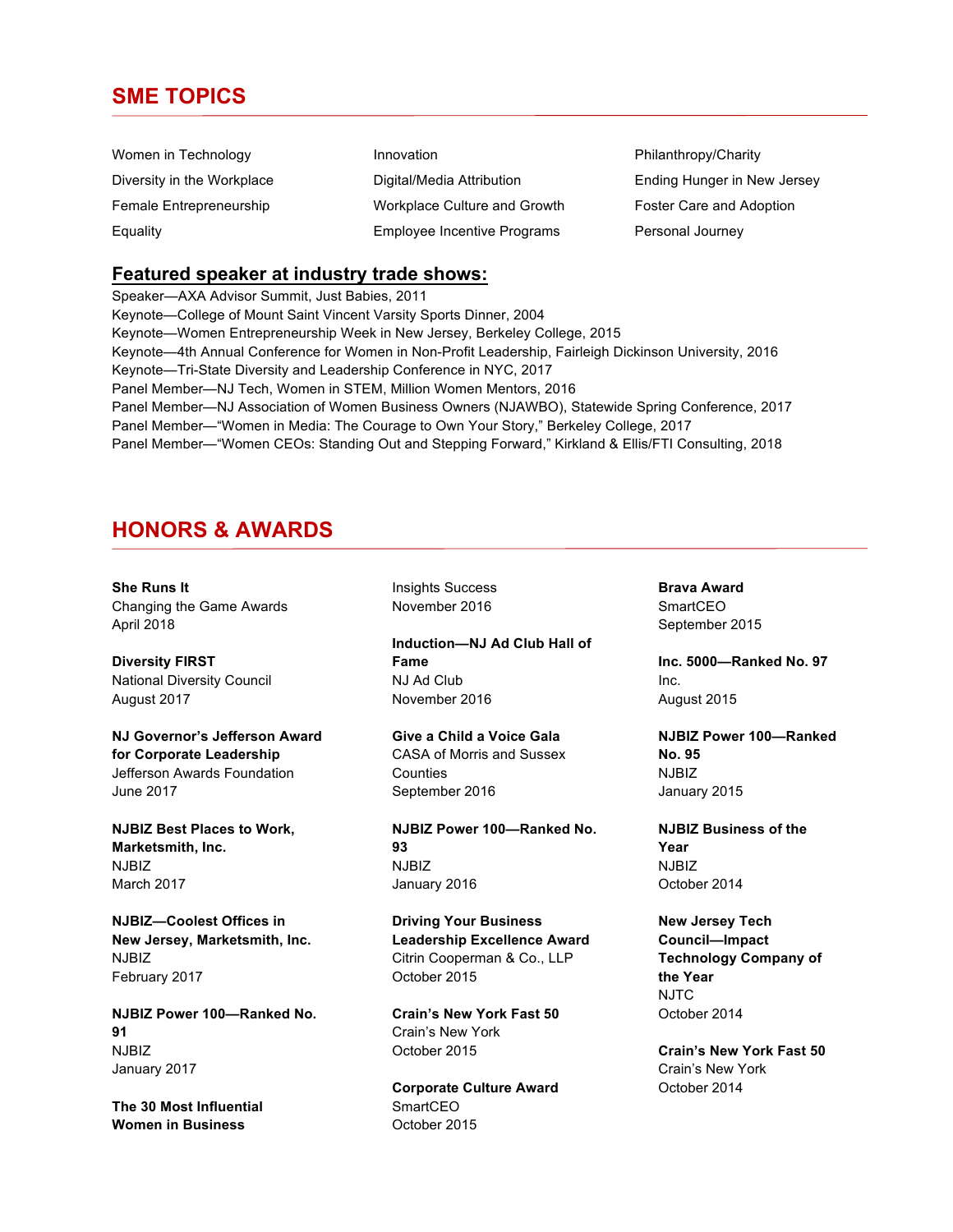**Fifth-Fastest Woman-Led Company in the Country** Inc. September 2014

**Inc. 5000—Ranked No. 135** Inc. August 2014

**EY Entrepreneur of the Year Finalist** EY March 2014

**NJBIZ 2013 Fastest-Growing Companies—Ranked No. 7** NJBIZ September 2013

**NJBIZ Largest Women-Owned Businesses— Ranked No. 14** NJBIZ August 2013

**Inc. 5000—Ranked #389** Inc. August 2013

**Shirley Chisholm Award in Entrepreneurship** Shirley Chisholm April 20, 2013

**NJ Top 25 Leading Women Entrepreneuers** NJBIZ 2012

**NJ Best 50 Women in Business** NJBIZ 2010

**Alumna of Achievement, Marylawn Academy of the Oranges** 2009

**Family of the Year Award** DFYS New Jersey 2009

**NJ Fastest-Growing Company** 2007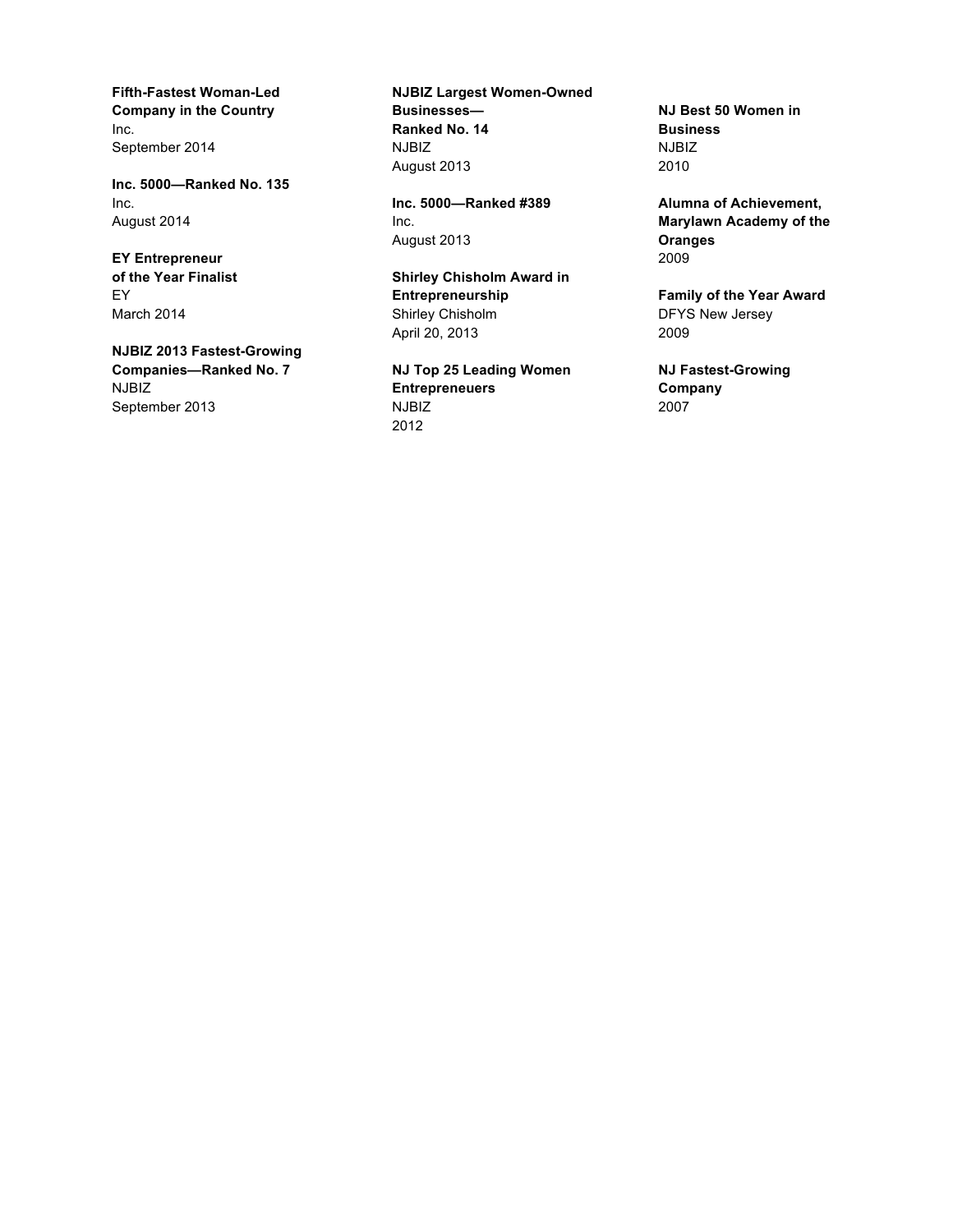### **PUBLICATIONS**

### **Published:**

**Beyond #metoo** Marketsmith, Inc. April 2, 2018

**The Amazing Partnership of Limited Options and Strengths** Marketsmith, Inc. March 26, 2018

**Losing Jobs but Making a Dent** Marketsmith, Inc. August 24, 2017

**A Life Well Lived: Remembering My Dad** Marketsmith, Inc. June 16, 2017

**Why We Visualize** Marketsmith, Inc. May 17, 2017

**What My Mom Used to Say** Marketsmith, Inc. May 4, 2017

**Why Shame Sucks** Marketsmith, Inc. February 22, 2017

**"Good Morning, Beautiful"** Marketsmith, Inc November 21, 2016

**We Have to Think about Kindness** NJRIZ October 31, 2016

### **Featured:**

**Interview with Monica C. Smith, Founder & CEO of Marketsmith, Inc. TechNews** Spring 2018

**Interview with Monica C. Smith, Founder & CEO of Marketsmith, Inc.** Martech Interview Series June 5, 2017

**N.J. Ad Club Inducts Five into Hall of Fame** NJBIZ November 18, 2016

**The Importance of Others** Marketsmith, Inc. September 19, 2016

**"How Are You Able to Do So Much?"—The Simple Amazing Truth** Marketsmith, Inc. September 6, 2016

**I Am Getting a Divorce…** Marketsmith, Inc. August 30, 2016

**Seeking Out Diverse Causes to Help Is a Great Way to Have Impact** NJBIZ August 3, 2016

**Making an Impact** Big Bold Business June 10, 2016

**Walk Proudly and Carry a Big Selfie Stick…** Marketsmith, Inc. July 22, 2015

**Thank You Tim Cook** Media Village November 4, 2014

**What Mozilla's Chief Forgot about 21st Century Leadership Entrepreneur** April 11, 2014

**Want to Succeed and Flourish? Retain Women Reentering the Workforce, Marketsmith, Inc. Founder Says** NJ Tech Weekly November 6, 2016

**We Are All about Success. For Our Clients, for Ourselves, and for the World: Marketsmith, Inc**. Silicon Review November 2016

**These Moms Share Their Incredible Journey to Creating Their Beautiful Family** Huffington Post September 23, 2016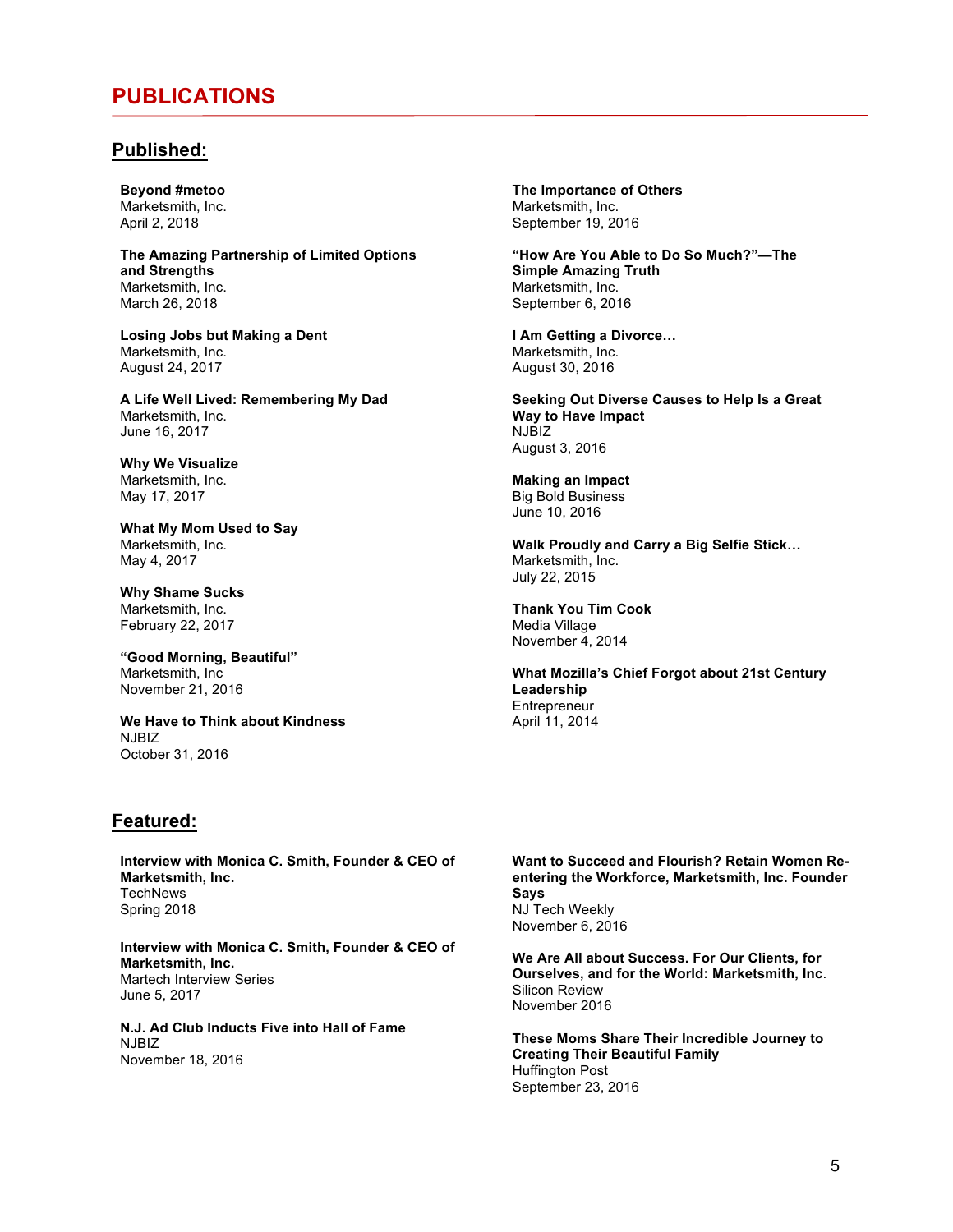**Monica C. Smith: Believer of "Diversity Drives Innovation"** Insights Success December 2015

**How Fran Dresser, Veronica Scott, Alissa Pollack, Tammi Dantoni and Monica Smith Are Making an Impact** Bella NYC June 2, 2015

**School Ties: Fixing up the Neighborhood**  NJBIZ April 13, 2015

**One of the State's Largest Marketing Firms Buys One of the State's Top Creative Firms** NJBIZ January 13, 2015

**The Signal Booster** Profile Magazine December 2014

**The Dish on a Formidable Female CEO from Inc's List of Fastest Growing Companies** Adweek September 24, 2014

**Women in Business: Q&A with Monica Smith, Founder of Marketsmith** Huffington Post May 5, 2014

**Secrets Shared: 2 Female Founders on Best Practices to Snare Funding for Your Startup** Women 2.0 March 19, 2014

**Meet Monica C. Smith CEO of Marketsmith, Inc. and i.Predictus** WE Magazine for Women March 14, 2014

**Slide Show: Are You Ready for Your Future Customers?** CMO by Adobe February 3, 2014

**NJ Startups Outline New Year's Resolutions for 2014** NJ Tech Weekly December 30, 2013

**Targeting the Market** Mobile Enterprise September 25, 2013

**What Inc. 500 Entrepreneurs Do Outside the Office** Inc. September 1, 2013

**i.Predictus Takes the Gamble out of Media** Response Magazine September 1, 2013

**It's All about the Numbers** Electronic Retailer Magazine October 21, 2012

**Entrepreneurship's Greatest Heroes: The Significant Others** Forbes September 25, 2012

**i.Predictus Introduces Its First Data Convergence and Media Optimization Platform** Financial Content September 11, 2012

**Jersey Women Mean Business! Big Bold Business Advice from New Jersey Women Business Owners...** Woodpecker Press, LLC April 1, 2012

**ERA TV Episode 64—Monica C. Smith** Electronic Retailing Association (ERA) September 29, 2011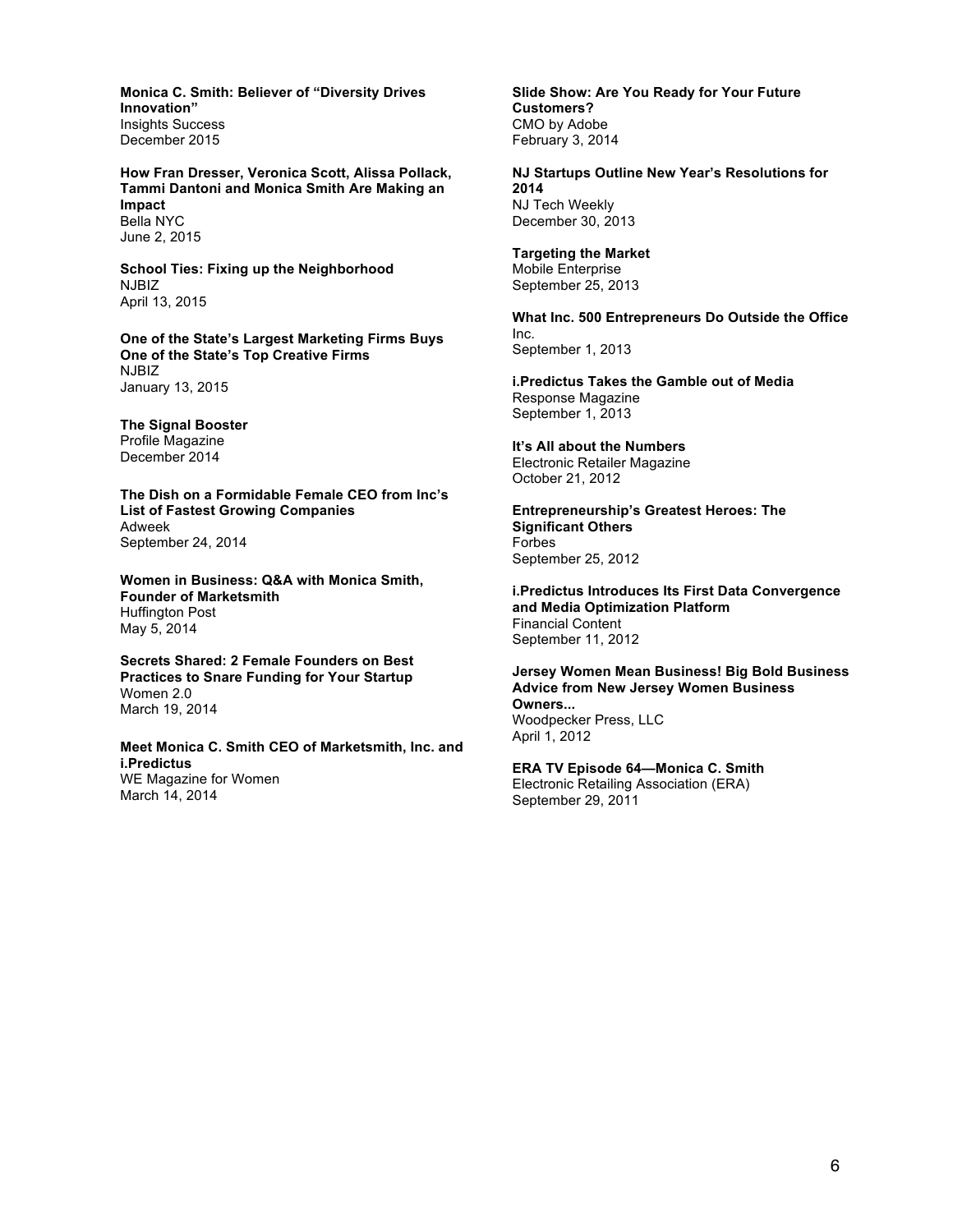# **PROFESSIONAL ORGANIZATIONS**

#### **Executive Women of New Jersey (EWNJ)**

Organization Member

March 2017 – Present

EWNJ is the leading senior-level executive women's organization in New Jersey. It is committed to increasing the presence of women serving on corporate boards and in the top leadership of New Jersey companies. EWNJ's mission is to ensure that women have equal opportunity and representation in senior corporate leadership.

#### **New Jersey Tech Council**

Member of the Board

September 2015 – Present

The New Jersey Tech Council provides business development, education, networking and recognition opportunities as well as advocacy for the state's and region's technology businesses. The Tech Council has the unique ability to offer opportunities to learn network and grow, recognize and promote member companies and their leadership, nurture the tech and STEM talent pipeline critical to growth, provide access to financing sources and additional resources, and advocate and support public policy that strengthens our ecosystem.

#### **i.Predictus**

Member of the Board January 2011 – October 2017

The council provided business development and general advocacy for the company, which focused on data scientists, marketers and strategists who drove success through data-patented analytics and marketing technology that empowered and transformed organizations.

#### **Marylawn of the Oranges Alumnae Association**

Member of the Board February 2013 – February 2015 The goal of the association is to preserve and protect the heritage of Marylawn of the Oranges School for Women by ensuring a great high school education for young women in Essex County for years to come.

#### **Additional Organizations:**

New Jersey Association of Women Business Owners 2017 New Jersey Chamber of Commerce 2012 Morris County Chamber of Commerce National Etailing and Mailing Organization of America Direct Response Marketing Alliance Direct Marketing Association ERA Nominating Committee Church of Messiah, Episcopal—Vestry Member 2009 – 2010 ACMA Board of Directors (First Female) September 2008 – 2009 Christopher Reeve Paralysis Foundation, "A Magical Evening" Cochair, 2003 She Owns It / Former Advertising Women of New York Newark Business Regional Partnerships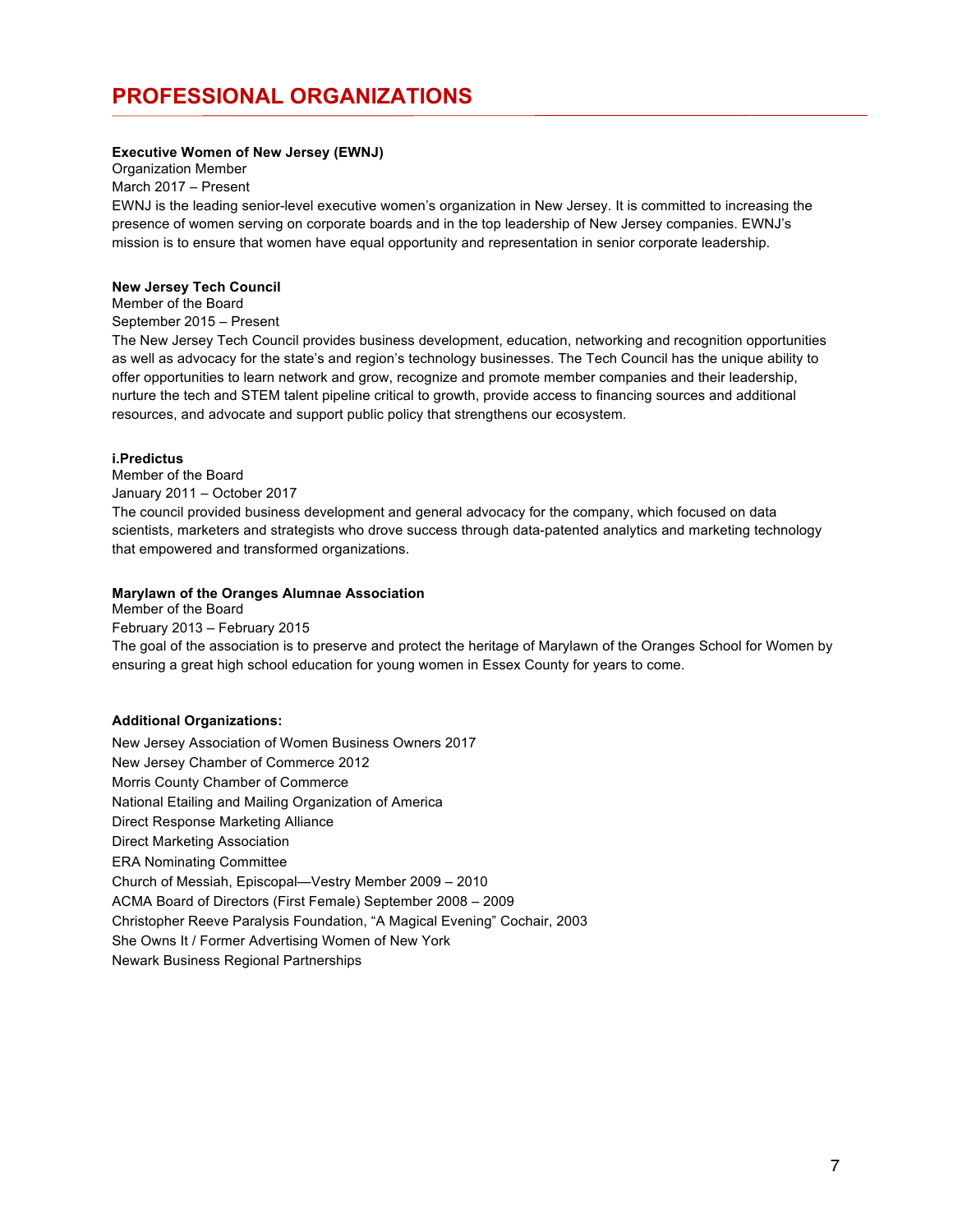# **CHARITABLE ORGANIZATIONS**

#### **One More Smith**

501(c)(3) home sanctuary for neglected animals

#### **Bring Dinner Home**

Sustainable program at Camden Street Elementary School in Newark, New Jersey, that assists impoverished children and their families with supplies, books, coats and food, in addition to access to the recently created STEM and Camden Cares Room

The Center for Great Expectations Table to Table Making Strides Jersey Battered Women's Service (JBWS) Court Appointed Special Advocates of Morris and Sussex Counties (CASA) The ASHA Project

### **CERTIFICATIONS**

**The Port Authority of NY & NJ** March 2018

**WBE Certification—NY State** March 2017

#### **NGLCC Certification**

#### March 2017

The NGLCC is the business voice of the LGBT community, the largest advocacy organization dedicated to expanding economic opportunities and advancements for LGBT people and the exclusive certifying body for LGBT-owned businesses.

**WBENC WOSB Certification**

March 2018

#### **WBENC Certification**

March 2017

The Women's Business Enterprise National Council (WBENC), founded in 1997, is the largest third-party certifier of businesses owned, controlled and operated by women in the United States. WBENC, a national 501(c)(3) nonprofit, partners with 14 regional partner organizations to provide its world-class standard of certification to women-owned businesses throughout the country.

**WBE Certification—NJ State** May 2014

**Predictive Index Analysis** December 1998